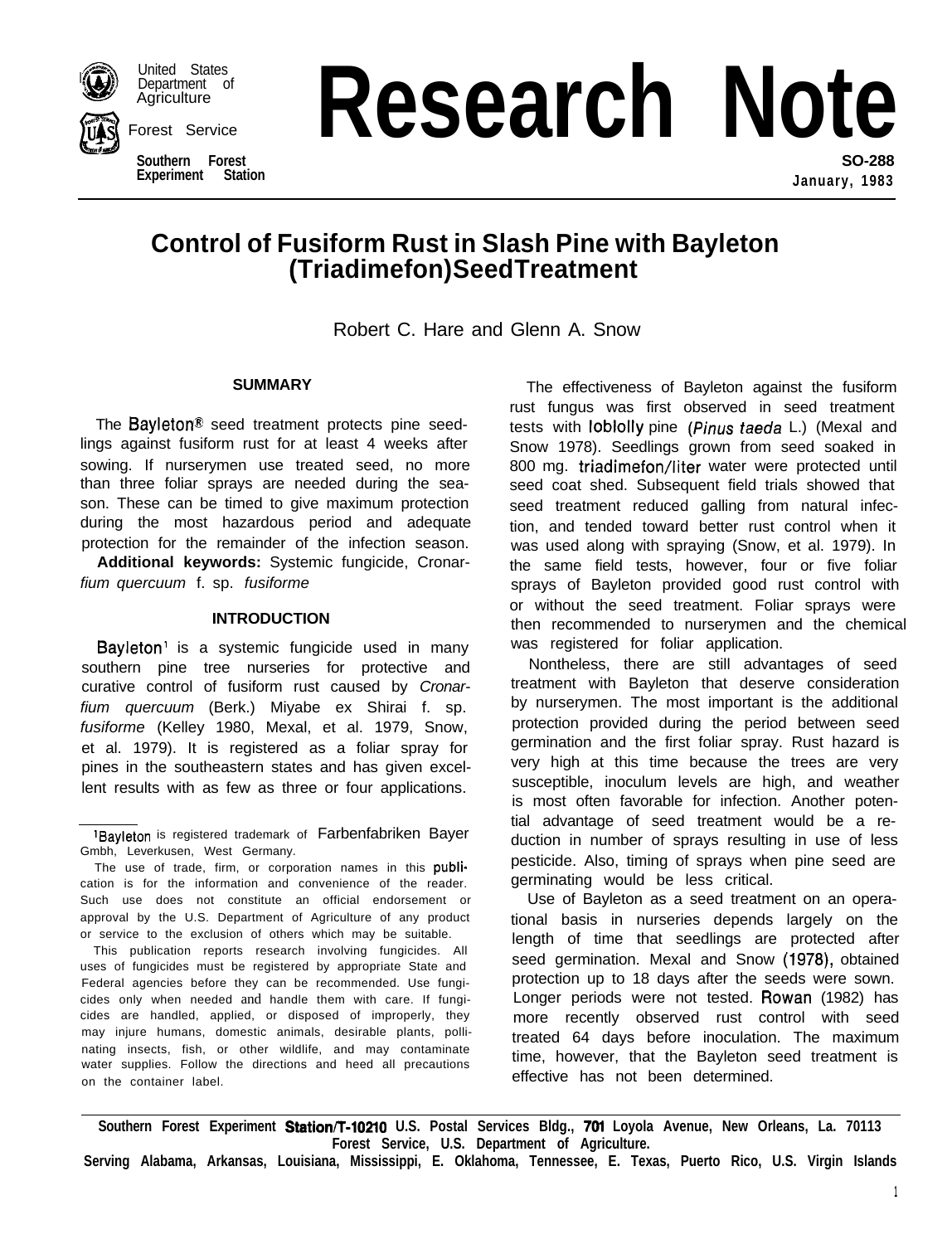The experiments described herein were carried out in 1979, 1980, and 1981 to determine the number of weeks after seed treatment that Bayleton would protect slash pine (P. elliottii Engelm. var. elliottii) seedings against galling.

# **MATERIALS AND METHODS**

Bulk slash pine seed from south Mississippi were treated by soaking in water alone or in water containing 800 mg a.i. Bayleton per liter. After 24 hours, the water was decanted through a screen and the seeds were germinated without drying on moist vermiculite in closed dishes under lights at 25° C. Germinated seeds were planted in a  $1:1(y/y)$  peatvermiculite mixture in plastic Leach@ containers. In the 1979 and 1980 experiments, the inoculated seedlings were grown in the greenhouse for the duration of the experiment. The 1981 seedlings were grown outside in full sun because such plants were expected to be physiologically more similar to nursery seedlings than seedlings grown indoors. Typically, about 60 percent of the seeds germinated within a week after sowing and shed their coats a week later.

To determine the duration of fungicide effectiveness, seedlings were inoculated weekly from 2 to 9 weeks after sowing. The 1980 inoculations were carried out at the USDA Forest Service Resistance Screening Center near Asheville, North Carolina (Anonymous 1980) with the concentrated basidiospore spray (CBS) system. The 1979 and 1981 inoculations were done at Gulfport, Mississippi, using the forced air method of Snow and Kais (1972). Plots consisted of 30 seedlings in 1979 and 20 seedlings each in 1980 and 1981; each plot was replicated four times in a randomized complete block design. Seedlings were tallied for the presence of galls at 6-8 months, and analyses of variance were carried out on the basis of percentage of seedlings galled per plot to determine whether treatment effects were significant at the 0.05 level. If so, Duncan's multiple range test was used to determine significant differences between individual treatments.

#### **RESULTS AND DISCUSSION**

Bayleton seed treatment at 800 mg/liter provided significant rust control in all 3 years (table 1). In 1979, when inoculated 6 weeks after sowing, 23 percent of the seedlings from treated seed were galled compared with 80 percent from untreated seed. In 1980, however, Bayleton gave significant control for only 2 weeks after sowing. Control seedlings for the first two inoculations had very few galls in 1980, whereas in 1981 the first two inoculations gave high infection of controls and Bayleton significantly controlled rust at 3 and 4 weeks. Failure to obtain high control infection at 2 and 3 weeks in 1980 may be a weakness in the CBS system related to the small target area of very small plants. Infection of germinants at all ages has been very consistent with the forced air system.

Age was a significant factor in fusiform rust resistance of control seedlings grown in full sun in 1981. Gall frequency dropped from 96 percent at 3 weeks to only 26 percent at 9 weeks (table 1). This age effect was not apparent in the **greenhouse**grown experiment of 1980, where there was no change over time. We suspect the difference between the control seedlings in 1980 and 1981 was due to the relative succulence of the tissue. Greenhouse conditions promote succulent, susceptible tissue growth, whereas plants grown in pots in full sun harden rapidly and become resistant. Nurserygrown seedlings would likely behave similarly and develop some natural resistance after a few weeks. This result supports the opinions of many nurserymen who have long recognized that fungicidal protection is needed most when the pine seeds are germinating and in the weeks immediately following. But our finding should not be interpreted to mean that sprays are not needed later. Other factors can promote succulence and susceptibility of nursery seedlings such as fertilization (Rowan 1977), irrigation, and cool, rainy weather.

#### **CONCLUSIONS**

The results of these experiments and those reported previously (Mexal and Snow 1978, Rowan 1982, Snow, et al. 1979) indicate that Bayleton seed treatment effectively controls fusiform rust for at least 4 weeks after the seeds the sown. Therefore, no more than three foliar sprays should be needed to protect seedlings in nursery beds sown with treated seed (fig. 1). Without seed treatment, the first Bayleton spray in the nursery must be relied on to arrest incipient infections. The eradicative effect of Bayleton spray has been tested and the maximum time after inoculation that it has been shown to prevent gall development is 14 days (Rowan 1982). Therefore, if germination occurs over a period longer than 14 days, additional sprays may be neces-

Robert C. Hare is Principal Plant Physiologist and Glenn A. Snow is Principal Plant Pathologist, Southern Forest Experiment Station, Forest, Service-USDA, Gulfport, MS 39503.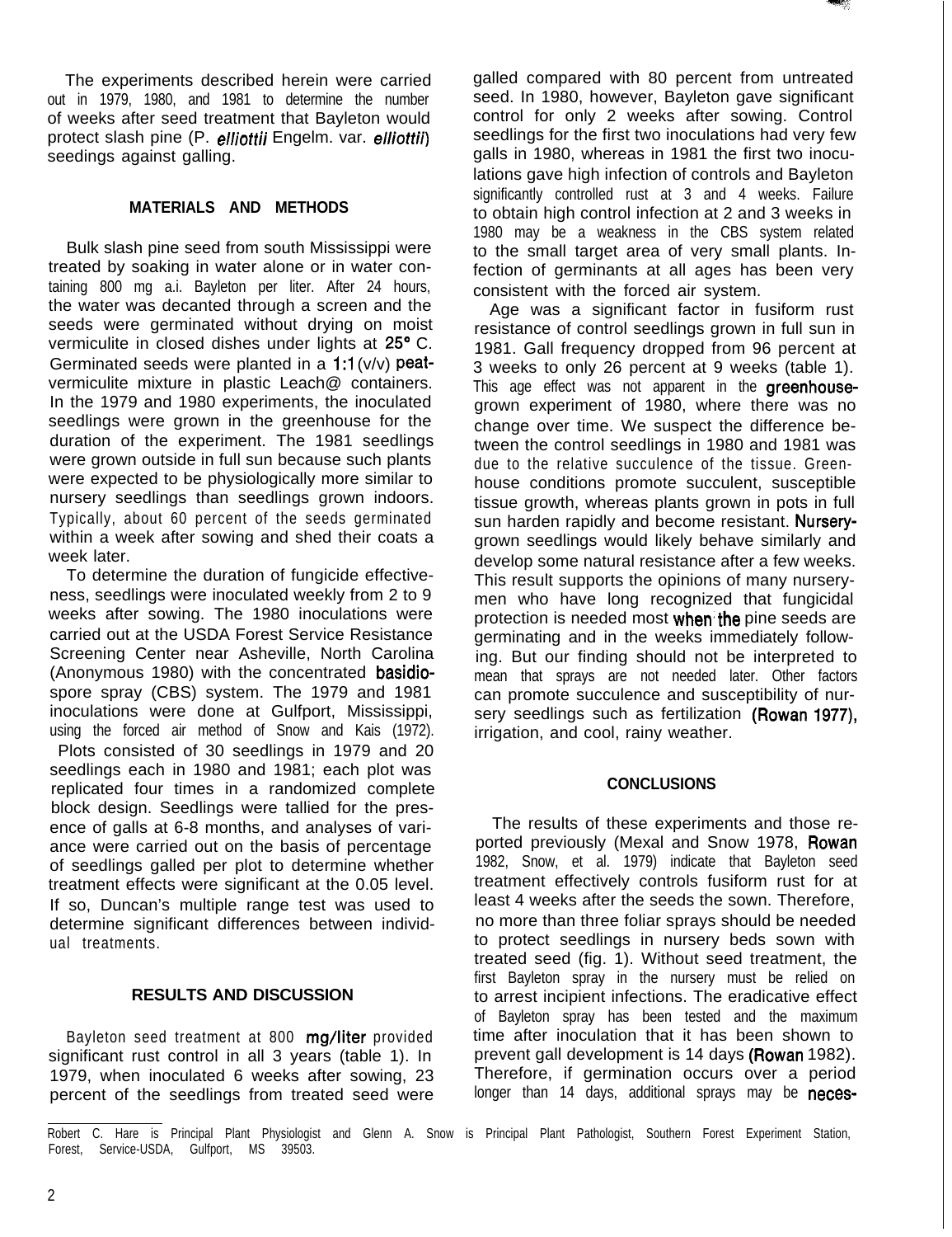sary during this period. Without Bayleton seed treat-<br>their area in planning their rust control program. ment, timing of these first sprays is critical and the Pesticide Use Policy.-The authors believe the decision to spray or not to spray may be difficult to present label for Bayleton as a foliar spray for **pines** make. With Bayleton seed treatment protection permits its use as a seed treatment. Environmental through the period during germination is assured Protection' Agency policy states that it is not a misand timing of the first spray is less critical. The use to employ any method of application that is not proposed spray schedule we present is for a nursery prohibited by the labeling, provided the concenin south Mississippi. The critical infection period tration used is at or below that recommended on the could require an adjustment in the spray schedule. tions and nurserymen are advised to consult their Nurserymen are therefore advised to seek assist-<br>
appropriate state agencies before they treat pine ance from a forest pathologist who is familiar with seed with Bayleton.

could be earlier or later at other locations and this label. This policy is subject to different interpreta-

**Table 1** *.-Percent of slash pine seedlings with fusiform rust galls. Seedlings were grown from seed soaked in water or 800 mg/L Bayleton and inocol&ed* **at** *different times after sowing*

|      |                            | Inoculation schedule-weeks after sowing seed |                         |                 |          |            |             |                  |           |  |
|------|----------------------------|----------------------------------------------|-------------------------|-----------------|----------|------------|-------------|------------------|-----------|--|
| Year | Treatment                  | 2                                            | 3                       | 4               | 5        | 6          |             | 8                | 9         |  |
|      |                            |                                              | . percent               |                 |          | galled     |             |                  |           |  |
| 1979 | Control<br>Bayleton        |                                              | 1.111<br><b>A111</b>    | 113             | 1111     | 80<br>23'' |             |                  |           |  |
| 1980 | Control<br>Bayleton        | 25<br>5"                                     | 22<br>21                |                 | 62<br>51 | 48<br>39   |             | 57<br>45         | 63<br>66  |  |
| 1981 | Control<br><b>Bayleton</b> | 1111                                         | 96a <sup>1</sup><br>61" | 80ab 75b<br>51' | 84       | 75b<br>55  | 4 I c<br>30 | <b>28c</b><br>42 | 26c<br>31 |  |

1 Means followed by a common letter are not significantly different (P=0.05).

**Significantly different from control (P=0.05).** 



# **CRITICAL WFECTION PERIOD**

**Figure 1.-A** *proposed spray schedule based on April 1 sowing. The seed treatment provides protection during the critical infection period up to at least a week'after the first seed coats have been shed, and the first foliar spray has been applied, about May 1. The second spray is applied 2 weeks later to cover the last of the critical period, and the lash spray is delayed until the middle of June. The oritical infection period is the approximate time that seedlings are most susceptible, inoculum is most prevalent on oaks, and weather is most often favorable for pine infection in south Mississippf. The dates for this period could be earlier or later at other locations.*